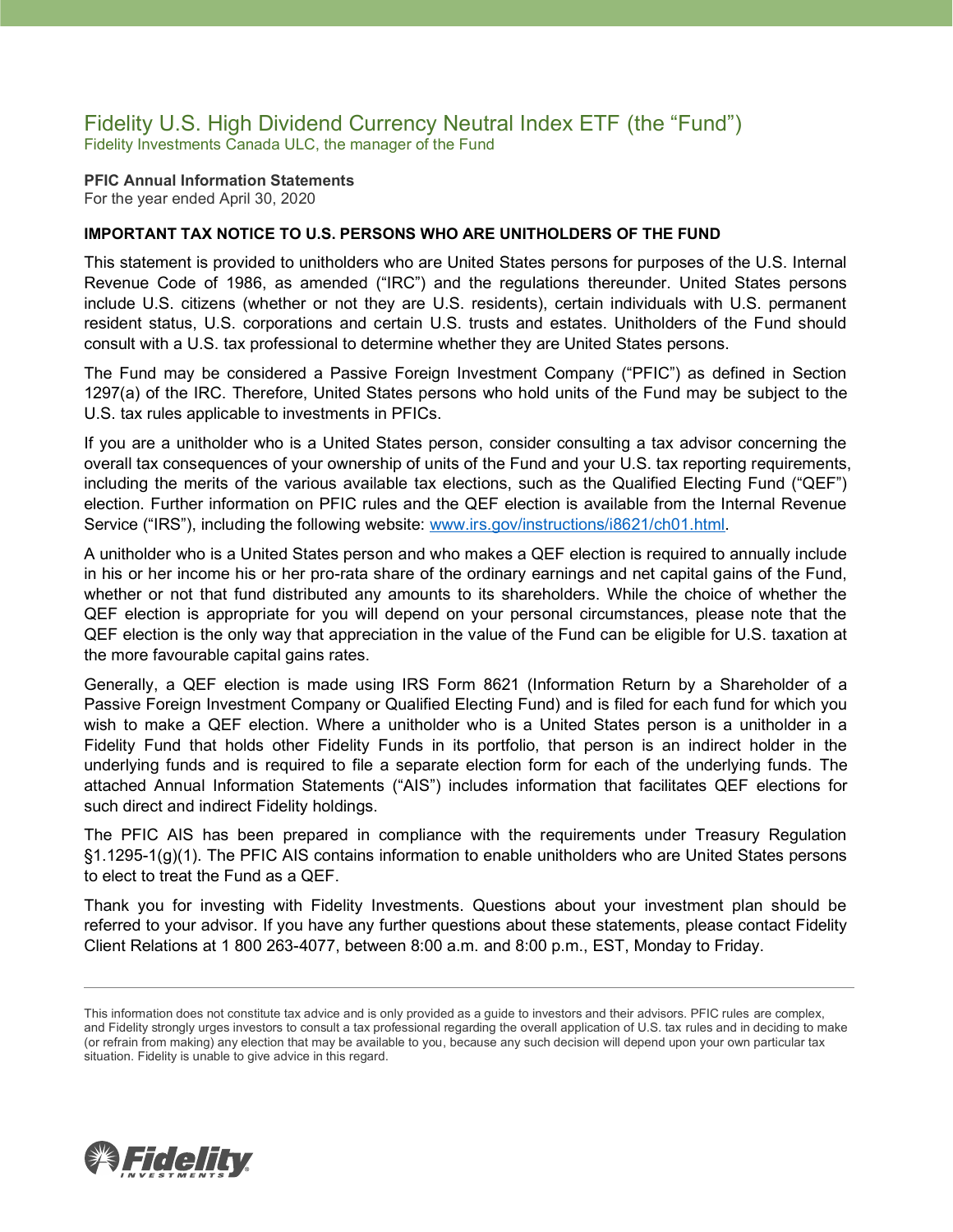# Fidelity U.S. High Dividend Currency Neutral Index ETF

### **PFIC Annual Information Statements (US\$)**

For the Fund's PFIC taxation year ended April 30, 2020

- 1. This Information Statement applies to the PFIC taxation year of Fidelity U.S. High Dividend Currency Neutral Index ETF (the "Fund") commencing on May 1, 2019 and ending on April 30, 2020.
- 2. The per-unit, per-day amounts of ordinary earnings and net capital gains of the Fund and its lower-tier Fund(s) as applicable, for the period specified in paragraph (1) are provided in the table:

| <b>FIDELITY FUND HELD DIRECTLY</b>                         |                                       | <b>ORDINARY</b><br><b>EARNINGS \$</b> | <b>NET CAPITAL</b><br><b>GAIN \$</b>             |                                              |
|------------------------------------------------------------|---------------------------------------|---------------------------------------|--------------------------------------------------|----------------------------------------------|
| Fidelity U.S. High Dividend Currency Neutral Index ETF     |                                       | 0.00000000                            | 0.00000000                                       |                                              |
| <b>FIDELITY LOWER-TIER FUNDS HELD</b><br><b>INDIRECTLY</b> | <b>ORDINARY</b><br><b>EARNINGS \$</b> | <b>NET CAPITAL</b><br><b>GAIN \$</b>  | <b>FUND'S U.S. TAX</b><br><b>YEAR COMMENCING</b> | <b>FUND'S U.S. TAX</b><br><b>YEAR ENDING</b> |
| Fidelity U.S. High Dividend Index<br><b>ETF</b>            | 0.00228212                            | 0.00315198                            | May 1, 2019                                      | April 30, 2020                               |
| Fidelity U.S. Money Market<br><b>Investment Trust</b>      | 0.00000257                            | 0.00000000                            | May 1, 2019                                      | April 30, 2020                               |

To determine your pro-rata share of the amounts of ordinary earnings and net capital gains of the Fund and each of its lower-tier Fund(s) held directly and indirectly, as applicable, multiply the per-unit per-day amounts indicated above by the number of units of the Fund held and the number of days you held the units during the Fund's PFIC taxation year.

Here is an example to illustrate the calculation using the per-unit, per-day factors.

You own 100 units of Fund A from the period May 1, 2019 through October 31, 2019. You purchased an additional 100 units of Fund A on November 1, 2019. You did not sell any units of the Fund at any time during the year. Fund A has a PFIC taxation year end of April 30, 2020.

The Fund's ordinary earnings were \$0.001 per unit, per day.

Result: Your ordinary earnings for 2020 of the directly held Fund are (\$0.001 \* 183 days \* 100) + (\$0.001 \*181 days $*$  200) = \$54.50

Use the same calculation method in the example above to determine your pro-rata share of the amounts of ordinary earnings and capital gains for any applicable lower-tier Fund(s).